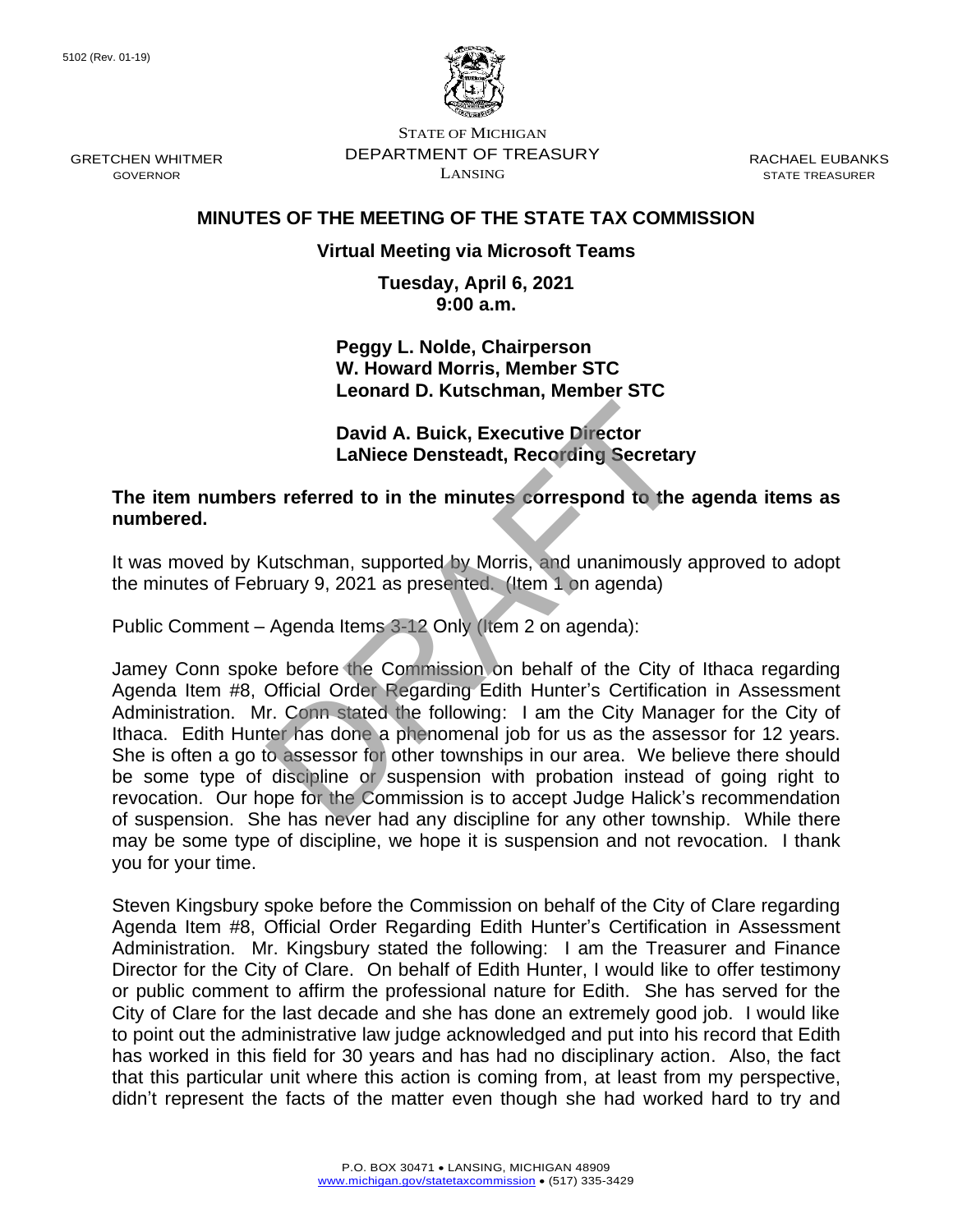resolve them after finding them. The township has made the decision to renew her contract indicating satisfaction with her progress and that's when medical issues evolved within her family, resulting in the death of her father, her mother, and the stroke of her husband. These things are all outside of her control. As I said before she has served over 30 years in many communities very well with no disciplinary action and no issues. From our perspective she is an outstanding assessor and there should not be any action against her at all. If anything has to be done a mild suspension is all I feel, and our community feels is warranted.

It was moved by Kutschman, supported by Morris, and unanimously approved the 2021 Values for DNR PILT Properties. (Item 3 on agenda)

It was moved by Morris, supported by Kutschman, and unanimously approved to adopt the staff recommendation regarding the 2021 Cap Rates for Railroads and Carlines for State Assessed Property. (Item 4 on agenda)

It was moved by Kutschman, supported by Morris, and unanimously approved to adopt the 2021 State Average Tax Rate. (Item 5 on agenda)

It was moved by Morris, supported by Kutschman, and unanimously approved to adopt the Taxable Status Codes for CAMA Data Standards. (Item 6 on agenda)

It was moved by Kutschman, supported by Morris, and unanimously approved to adopt the staff recommendation regarding West Bloomfield Township, Oakland County request for approval of percentage reductions in taxable value for the poverty exemption under MCL 211.7u. (Item 7 on agenda)

It was moved by Morris, supported by Kutschman, and unanimously approved to adopt the official order to suspend Ms. Edith Hunter's certificate in assessment administration #R-6426 for three years starting from the effective date this order is issued and entered. Ms. Hunter shall not act as assessor of record for any local assessing unit during the three-year suspension period. While under suspension, Ms. Hunter shall fully participate in and successfully complete the Michigan Advanced Assessing Officer (MAAO) program, which includes timely submission of all assignments and passing the exams. Prior to release of suspension, Ms. Hunter shall reappear before the Assessor Discipline Advisory Committee (ADAC). (Item 8 on agenda) operty. (Item 4 on agenda)<br>
Cutschman, supported by Morris, and unanimously arage Tax Rate. (Item 5 on agenda)<br>
Morris, supported by Kutschman, and unanimously is Codes for CAMA Data Standards. (Item 6 on ager<br>
Cutschman,

It was moved by Kutschman, supported by Morris, and unanimously approved to adopt the official order to certify and return the 2019 Assessment Roll for Seville Township, Gratiot County. (Item 9 on agenda)

It was moved by Kutschman, supported by Morris, and unanimously approved to adopt the staff recommendation on the Re-certifications and New Certifications of Computerized Tax Rolls for the following: (Item 10 on agenda)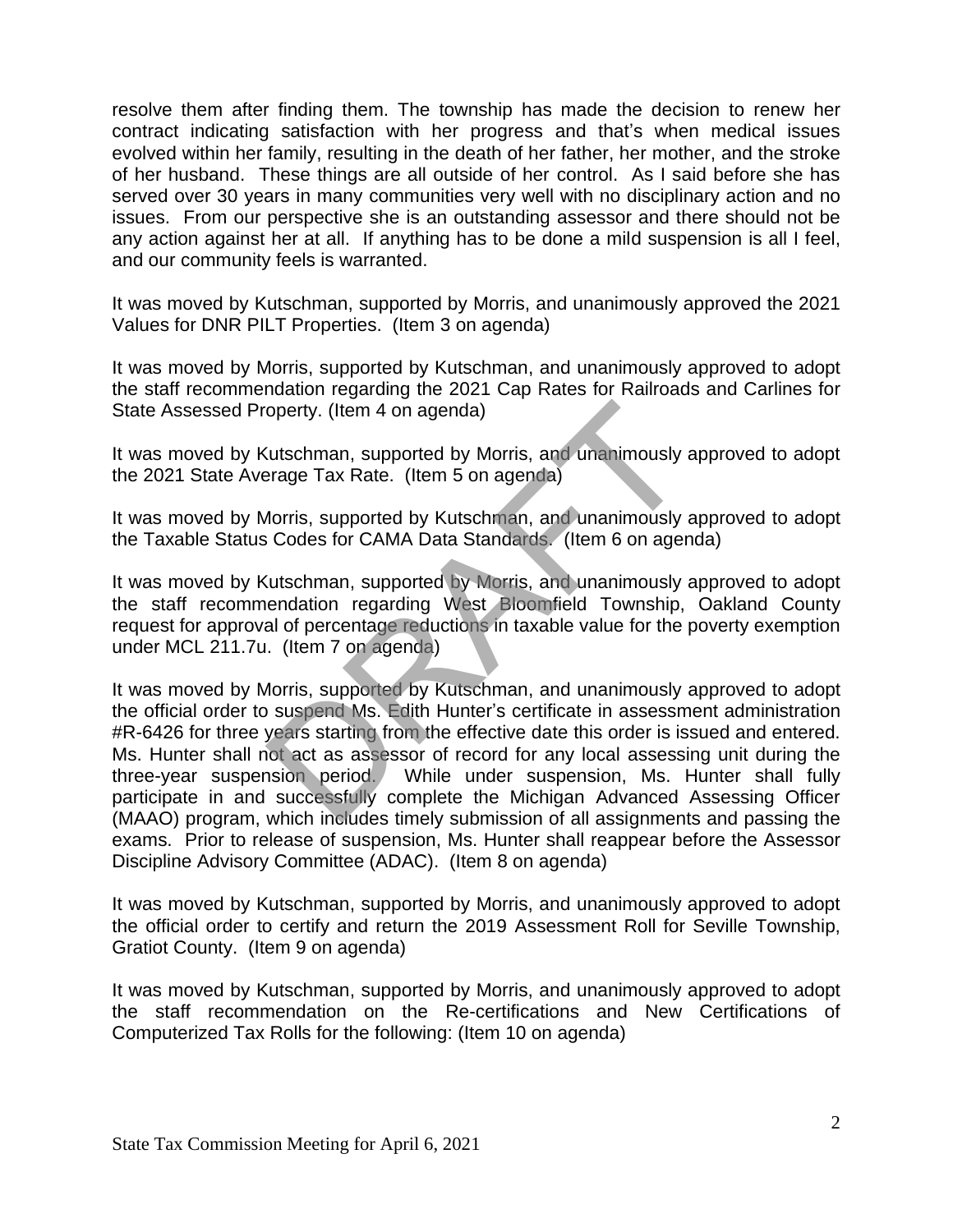These certifications will expire on **May 1, 2024**.

#### **New Certifications**:

**Bay County** Bangor Township

### **Benzie County**

Lake Township **Platte Township** 

**Calhoun County** City of Albion

**Grand Traverse County** Peninsula Township

**Houghton County** City of Houghton

**Kent County** Village of Casnovia

**Missaukee County** Holland Township

**Muskegon County City of Montague City of Montague City of Montague City of Montague City of Casnovia** 

**Ontonagon County** Bohemia Township Financial<br>
Scrib Houghton<br>
County<br>
The of Casnovia<br>
Example County<br>
Ind Township<br>
Township<br>
Township<br>
Township<br>
Township<br>
Township<br>
Township<br>
Township<br>
Township<br>
Township<br>
Township<br>
Township

### **Recertification's:**

**Allegan County** City of Holland

**Alcona County**

Millen Township

### **Berrien County**

City of Benton Harbor City of Bridgman City of Buchanan City of Coloma City of New Buffalo **City of Niles** City of St. Joseph City of Watervliet Bainbridge Township **Baroda Township** Benton Township Berrien Township Bertrand Township Buchanan Township Chikaming Township Coloma Township Galien Township Hagar Township Lake Charter Township Lincoln Township New Buffalo Township Niles Township

Blaine Township Gilmore Township

Gustin Township Harrisville Township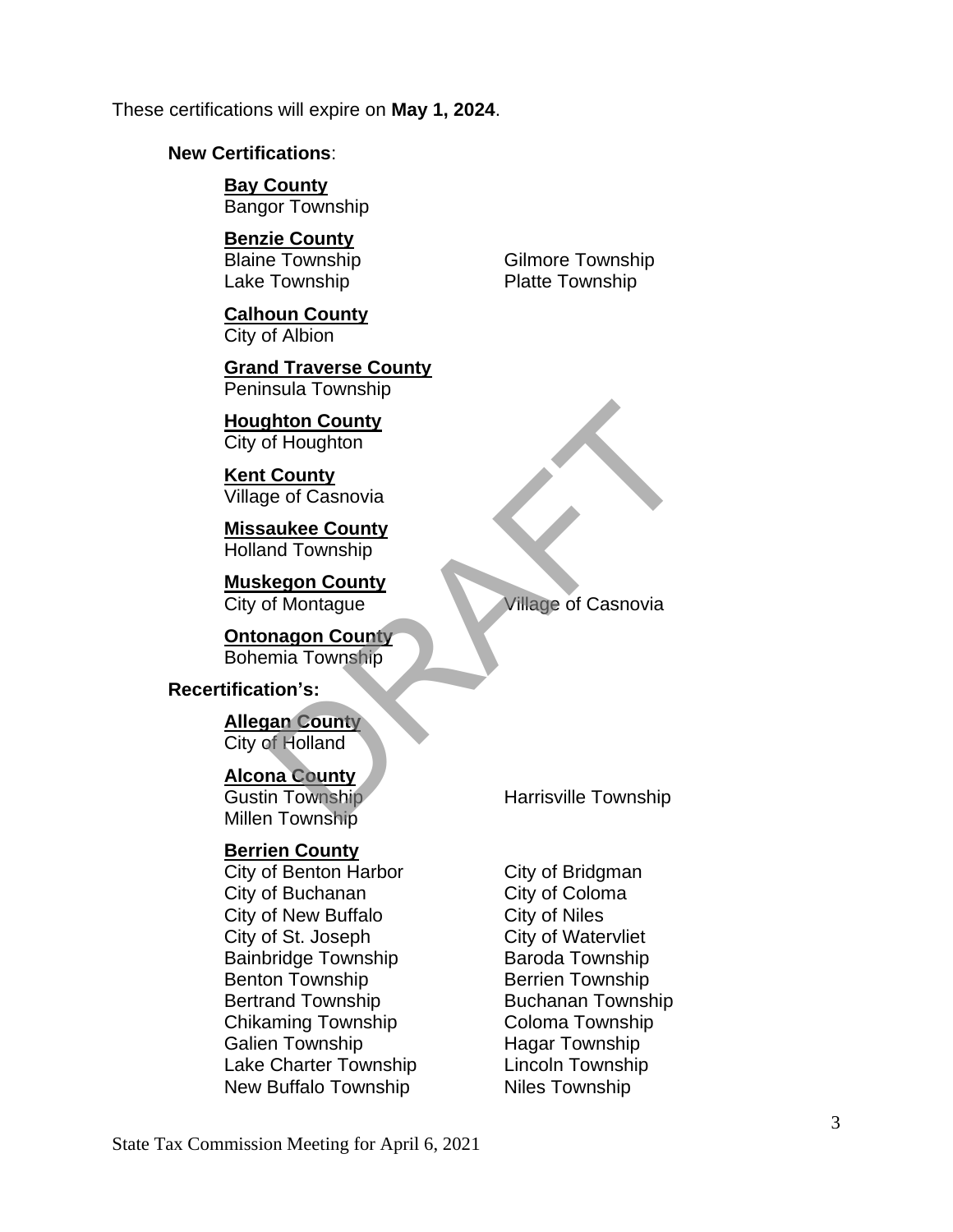Watervliet Township **Weesaw Township** 

**Calhoun County** Eckford Township

**Genesee County** City of Flushing **Atlas Township** 

**Grand Traverse County** Blair Township Garfield Township Long Lake Township **Peninsula Township** Union Township

**Ingham County** Vevay Township

**Iosco County** City of East Tawas

**Kent County** City of Kentwood City of Lowell Solon Township

**Leelanau County** Leelanau Township

**Livingston County**

**Macomb County** City of Roseville

**Mason County** City of Scottville

**Menominee County** City of Menominee

**Montcalm County**

Bushnell Township **Day Township** Pierson Township

## **Monroe County**

City of Luna Pier Ash Township Bedford Township Berlin Township Ida Township **Raisinville Township** Summerfield Township

Oronoko Township **Pipestone Township** Royalton Township St. Joseph Township Sodus Township Three Oaks Township

City of Wyoming Grand Rapids Township am County<br>
y Township<br>
b County<br>
of East Tawas<br>
County<br>
of Kentwood<br>
of Wyoming<br>
Township<br>
anau County<br>
mau County<br>
of Howell<br>
of Howell<br>
bla Township<br>
b County<br>
of Roseville<br>
bla Township<br>
of Roseville<br>
on County<br>
of Rose

City of Howell Deerfield Township **Oceola Township Village of Fowlerville**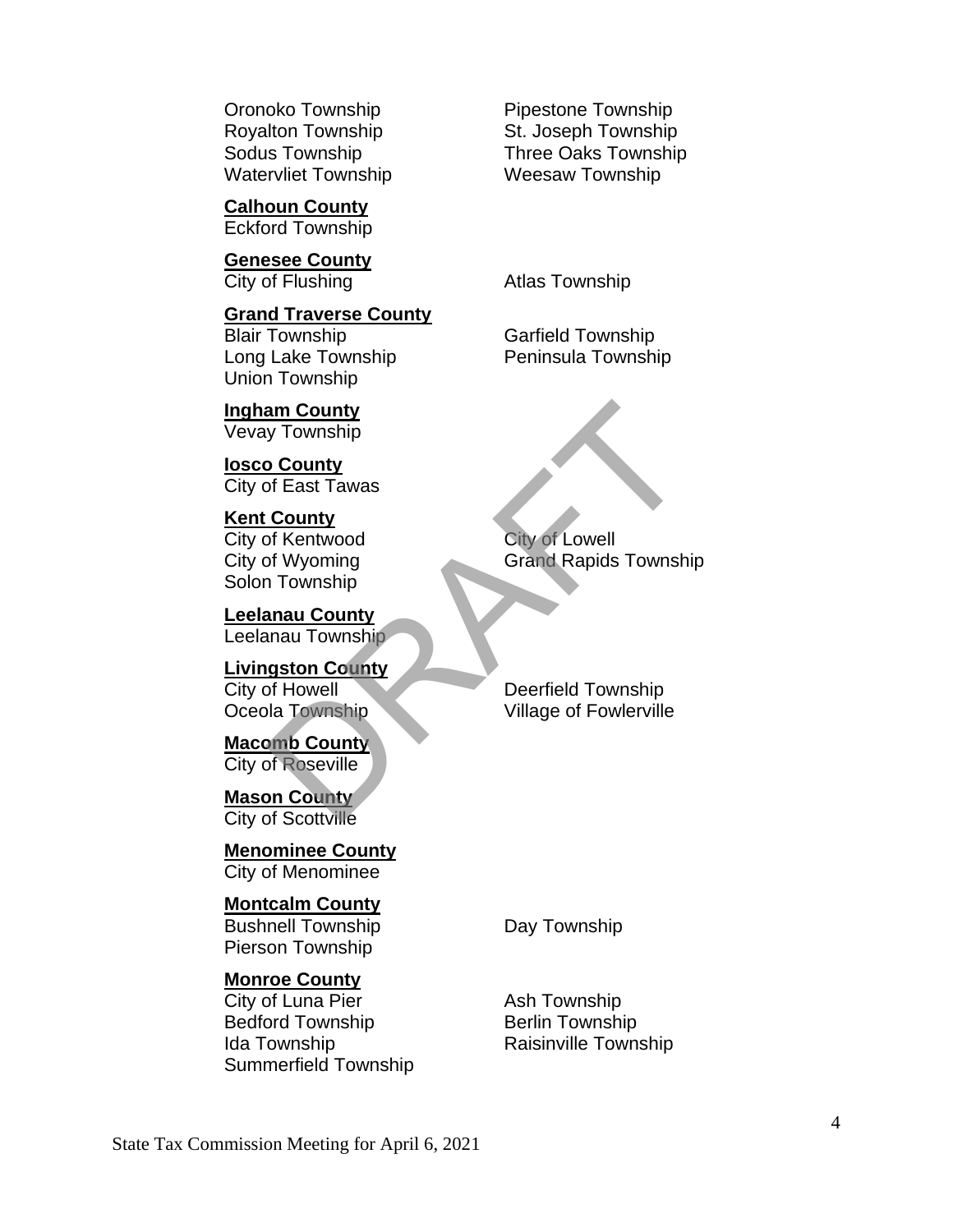## **Muskegon County**

City of Whitehall **Blue Lake Township** Dalton Township **Equality** Equipment Dalton Township Laketon Township Muskegon Township Whitehall Township

### **Oakland County**

City of Farmington Hills City of Northville City of Novi City of Oak Park City of Oak Park City of Rochester Hills City of Royal Oak City of Troy City of Walled Lake Independence Township West Bloomfield Township Village of Ortonville Oceana County Pentwater Township DRAFT City of Royal Oak<br>
of Royal Oak<br>
of Solidar City of Troy<br>
of Walled Lake<br>
Independence Township<br>
water Township<br>
water Township<br>
y Township<br>
y Township<br>
by City of Grand Haven<br>
of Holland<br>
g Lake Township<br>
lac County

#### **Otsego County**

#### **Ottawa County**

City of Coopersville City of Grand Haven City of Holland Park Township Spring Lake Township

### **Sanilac County**

City of Brown City City City of Croswell City of Marlette Argyle Township Austin Township Buel Township Delaware Township **Forester Township** Fremont Township **Lamotte Township** Sanilac Township Speaker Township Wheatland Township

### **Wayne County**

City of Northville

City of Muskegon City of North Muskegon City of Norton Shores City of Roosevelt Park Casnovia Township Cedar Creek Township Fruitland Township Fruitport Charter Township Ravenna Township White River Township

Bagley Township Hayes Township

It was moved by Morris, supported by Kutschman, and unanimously approved to adopt the staff recommendation on the Re-certifications and New Certifications of Computerized Assessment Rolls for the following: (Item 11 on agenda)

These certifications will expire on **May 1, 2024**.

### **New Certifications**:

## **Calhoun County**

City of Albion

State Tax Commission Meeting for April 6, 2021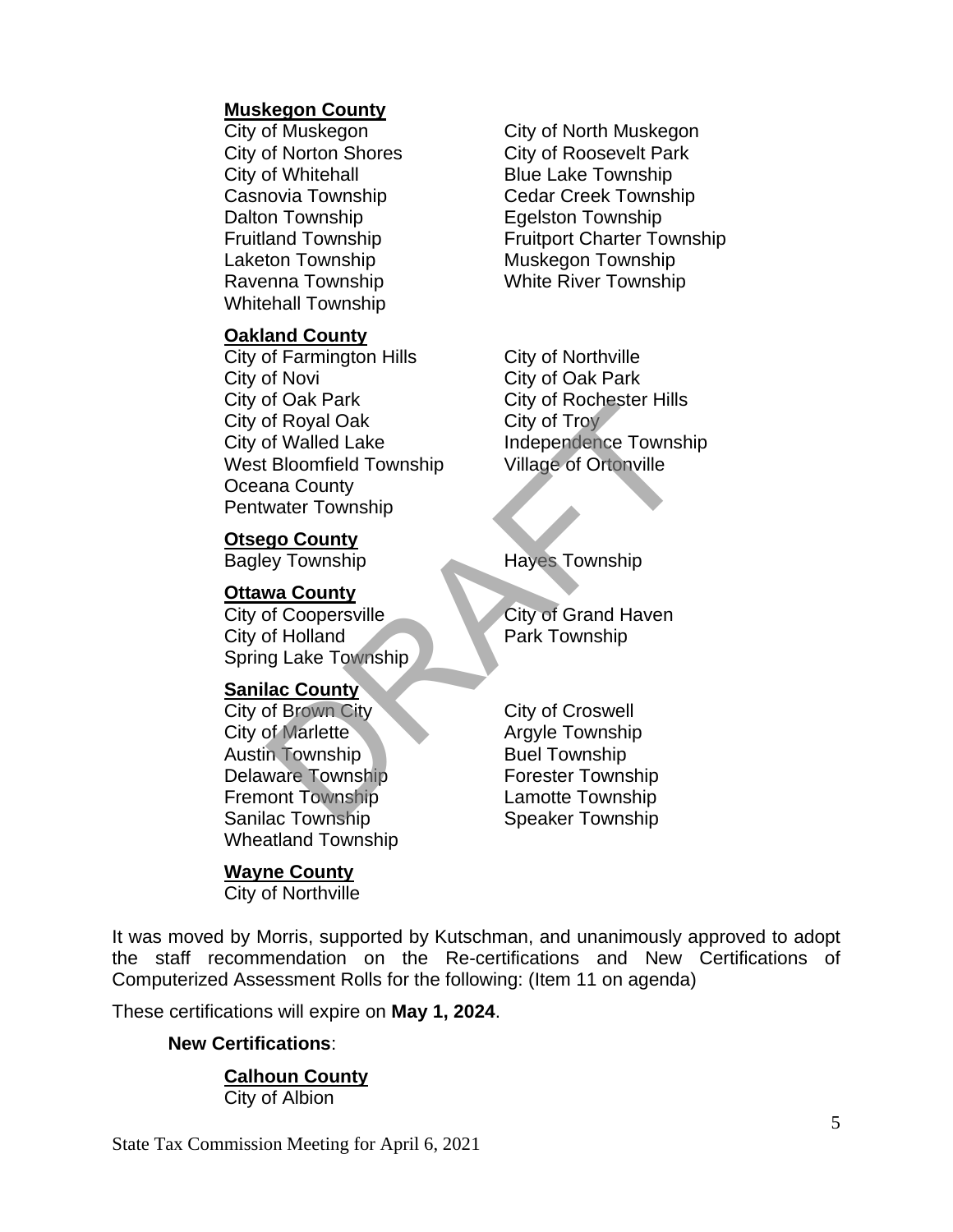**Gratiot County** City of St. Louis

**Kent County**

**Keweenaw County** Allouez Township

**Lapeer County** Lapeer Township

**Macomb County** Chesterfield Township

**Mecosta County** Morton Township

**Muskegon County** Fruitland Township

**Oakland County** Brand Township

**Recertifications:**

**Cheboygan County**

City of Cheboygan Aloha Township Benton Township Hebron Township Inverness Township Mullett Township

**Clare County** Garfield Township

**Delta County** Brampton Township

**Dickinson County** Norway Township

**Genesee County** City of Fenton City of Flint

City of Grand Blanc City of Linden Atlas Township Flint Township

**Grand Traverse County** City of Traverse City

**Gratiot County** City of Alma

**Houghton County** Adams Township Franklin Township

Example 10<br>
Man Township<br>
and County<br>
of Township<br>
d Township<br>
on Township<br>
on Township<br>
press Township<br>
Phile Mullett Township<br>
Mullett Township<br>
Mullett Township<br>
Mullett Township<br>
Mullett Township<br>
Mullett Township<br>
Mul

Sparta Township Tyrone Township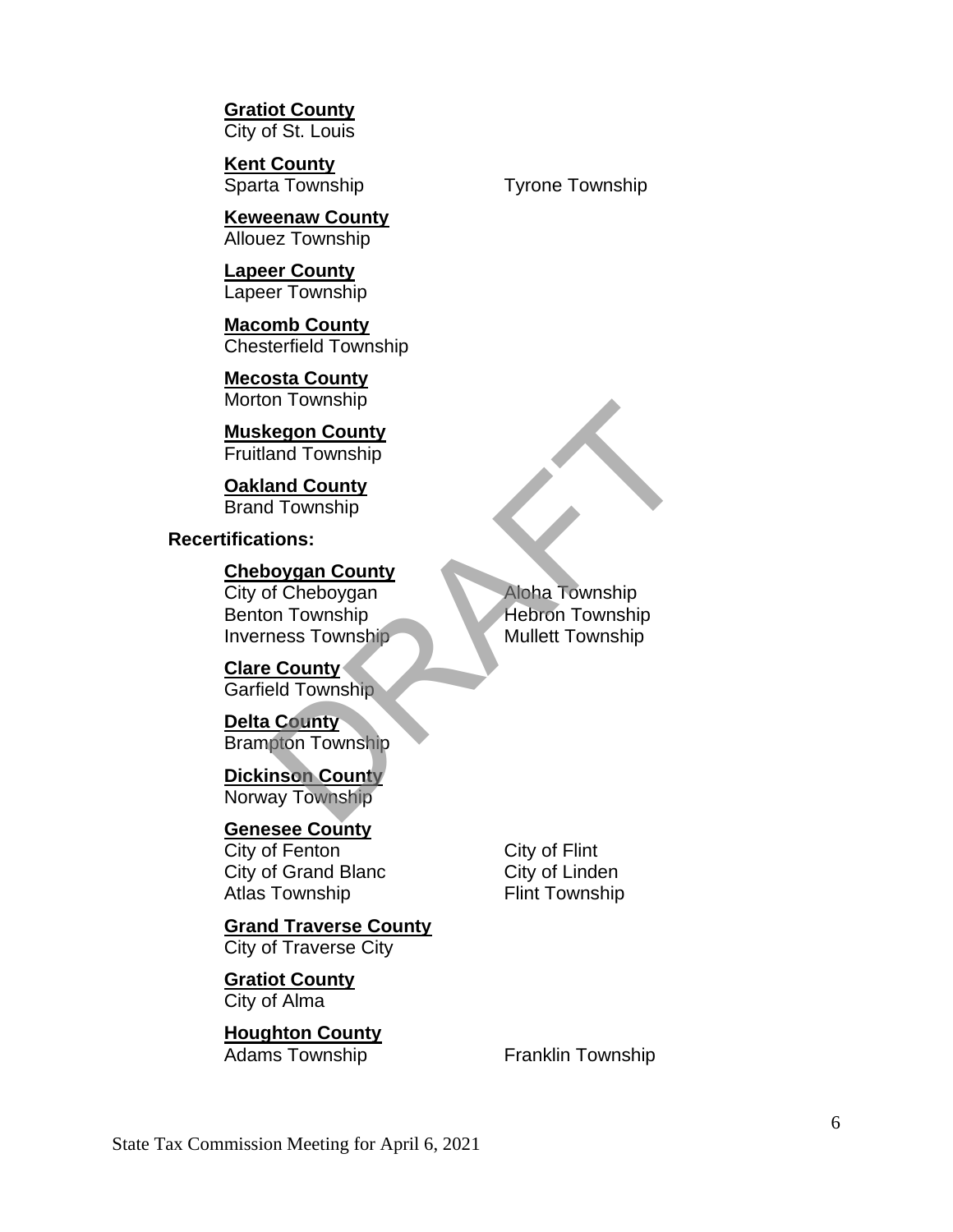**Isabella County** City of Mount Pleasant

**Jackson County** Spring Arbor Township

**Kent County** City of Kentwood City of Lowell Algoma Township

**Leelanau County** City of Traverse City

## **Menominee County**

City of Stephenson Cedarville Township Daggett Township Faithorn Township Gourley Township **Holmes Township** Ingallston Township Lake Township Meyer Township Nadeau Township

**Monroe County**

City of Monroe

# **Muskegon County**

City of Muskegon Heights Whitehall Township

## **Ottawa County**

Georgetown Township

## **Wayne County**

Brownstown Township

Spalding Township Stephenson Township

The Commission received for informational purposes only an update on the Solar Panel Ad Hoc Committee. The Solar Committee members met virtually during January, February, and March in order to review the current multiplier tables, discuss taxpayer and local unit valuation issues, research treatment of solar facilities in other states and examine publications from nationally recognized scientific organizations. As part of the data gathering process, the committee developed a request for input and sent the request to eighteen organizations. As of April  $6<sup>th</sup>$ , 2021, five organizations have responded to the request for input. In addition to the request for input, the committee hosted an educational presentation on the solar industry as well as the section, development, installation process for large-scale solar projects. The committee continues to work through the plan adopted by the Commission at the February 9, 2021 STC meeting, including working with CoreLogic / Marshall & Swift and other vendors regarding cost information for the solar facility components. (Item 12 on agenda) They Township<br>
Iston Township<br>
Iston Township<br>
Iston Township<br>
Township<br>
Township<br>
Township<br>
Township<br>
Township<br>
Township<br>
Township<br>
Township<br>
Township<br>
Township<br>
Township<br>
Township<br>
Iston Township<br>
Township<br>
Township<br>
Tow

It was moved by Morris, supported by Kutschman, and unanimously approved to adopt the staff recommendations on the **Special Exemptions Agenda**. (Item 13 on agenda) (Special [Exemptions Agenda Link\)](https://www.michigan.gov/documents/treasury/13_Exemptions_Special_Items_Agenda_720814_7.pdf)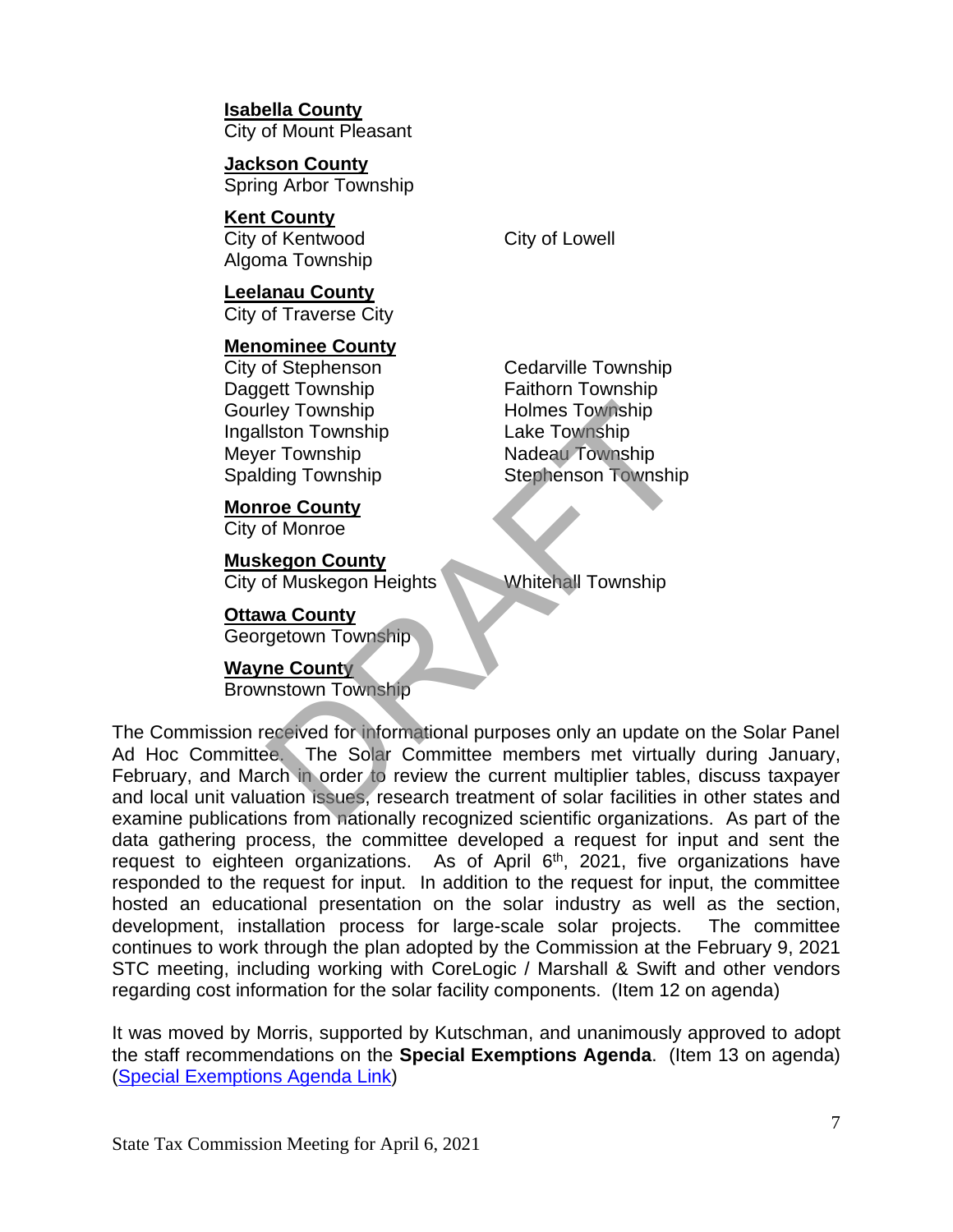It was moved by Kutschman, supported by Morris, and unanimously approved to adopt the staff recommendations on the **Exemptions Agenda**. (Item 14 on agenda) [\(Exemptions Agenda Link\)](https://www.michigan.gov/documents/treasury/14_Exemptions_Agenda_720815_7.pdf)

It was moved by Kutschman, supported by Morris, and unanimously approved to adopt the MCL 211.154 petitions on the **Concurrence Agenda**. (Item 15 on agenda) [\(Concurrence Agenda Link\)](https://www.michigan.gov/documents/treasury/15_Concurrence_Agenda_720816_7.pdf)

It was moved by Kutschman, supported by Morris, and unanimously approved to adopt the MCL 211.154 petitions on the **Special Items Agenda**. (Item 16 on agenda) [\(Special Items Agenda Link\)](https://www.michigan.gov/documents/treasury/16_154_Special_Items_Agenda_720818_7.pdf)

It was moved by Kutschman, supported by Morris, and unanimously approved the following MCL 211.154 petitions as a **concurrence**, initially noticed as a nonconcurrence. (Item 17 on agenda)

## **Greenleaf Township, Sanilac County**

**154-20-0475 THUMB MRI LLC** 130-900-000-125-00 PERSONAL PROPERTY

 AV from \$186,100 to \$30,600 TV from \$186,100 to \$30,600 AV from \$171,900 to \$33,300 TV from \$171,900 to \$33,300 AV from \$157,600 to \$33,200 TV from \$157,600 to \$33,200 n 17 on agenda)<br>
hip, Sanilac County<br>
HUMB MRI LLC<br>
ERSONAL PROPERTY<br>
m \$186,100 to \$30,600 TV from \$186,100 to \$30,6<br>
m \$171,900 to \$33,300 TV from \$171,900 to \$33,30<br>
m \$157,600 to \$33,200 TV from \$157,600 to \$33,30<br>
(ut

It was moved by Kutschman, supported by Morris, and unanimously approved to adopt all other MCL 211.154 petitions. (Item 17 on agenda) [\(NonConcurrence Agenda Link\)](https://www.michigan.gov/documents/treasury/Agenda_-_April_-_NonConcurrence_for_Minutes_721835_7.pdf)

Public Comment (Item 18 on agenda):

No member of the public wished to speak at public comment.

The May 10, 2021 Commission meeting is scheduled to take place at the Okemos Conference Center in the Okemos A & B Rooms, 2187 University Park Drive, Okemos. In order to limit the spread of COVID-19, the meeting may be held virtually via Microsoft Teams. In the event the meeting is held virtually, a video and audio link to the meeting will be posted on the State Tax Commission's website at [www.michigan.gov/statetaxcommission](http://www.michigan.gov/statetaxcommission) one week prior to the meeting.